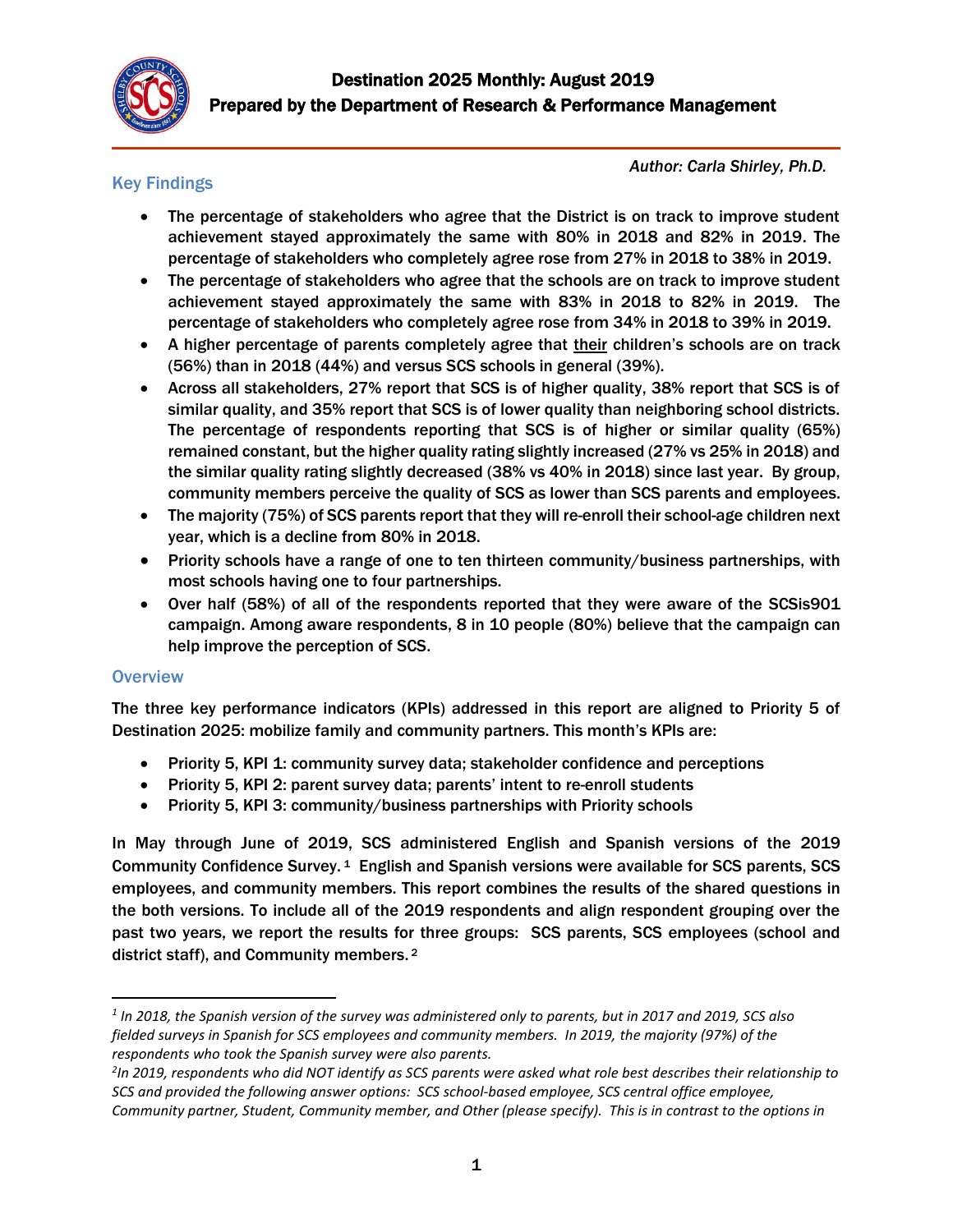

 $\overline{a}$ 

The total number of respondents was 3,947, with 2,537 SCS parents, 1,213 SCS employees, and 197 community members. 3 The number of respondents in 2019 increased from last year (3,756), mainly due to a higher number of parents taking the 2019 survey. <sup>4</sup>

## Stakeholder Confidence and Perceptions of SCS

#### *On Track to Improve Student Achievement*

The percentage of stakeholders who agree that the District is on track to improve student achievement stayed approximately the same with 80% in 2018 and 82% in 2019. The percentage of stakeholders who completely agree rose from 27% in 2018 to 38% in 2019 (see Figure 1).



Figure 1. Percentage of Stakeholders Who Agree that the District is On Track to Improve Student Achievement

The percentage of stakeholders who agree that the schools are on track to improve student achievement stayed approximately the same with 83% in 2018 to 82% in 2019 (see Figure 2). The percentage of stakeholders who completely agree rose from 34% in 2018 to 39% in 2019.

*<sup>2018,</sup> which included SCS employee (Teacher, School administrator, School-based employee, District employee) and Community member. To align the categories for the two years, we report the responses for three groups: SCS parents, SCS employees (school and district staff), and Community members (including the respondents who selected Community member, partner, student, and Other).*

*<sup>3</sup> Based on the number of respondents who answered more than the role questions.*

*<sup>4</sup> In 2019, there were 2,537 parent respondents, with 2,189 parents completing the English version and 348 parents completing the Spanish version. In 2018, there were 2,370 parent respondents, with 2,053 parents completing the English version and 317 parents completing the Spanish version.*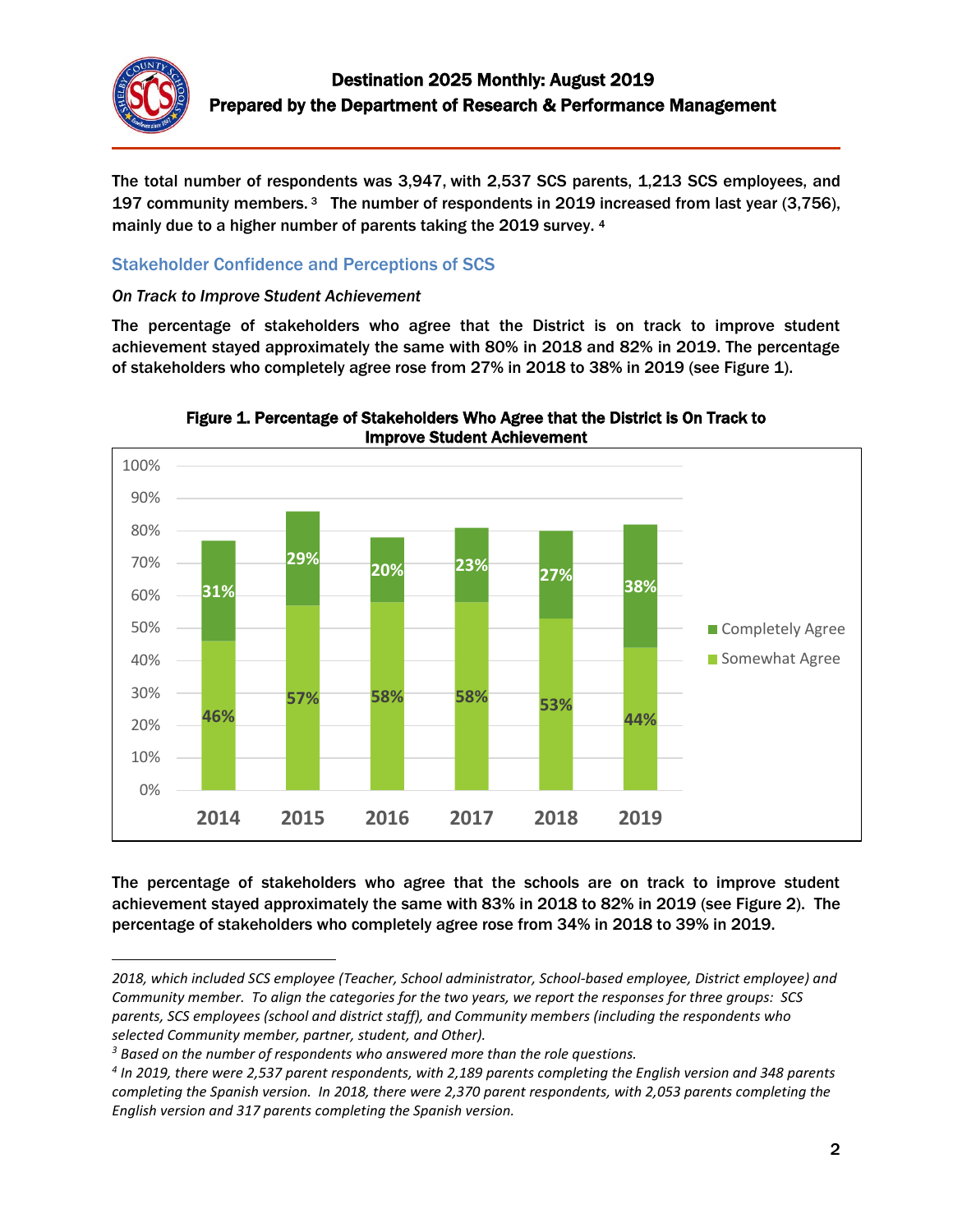



Figure 2. Percentage of Stakeholders Who Agree that Schools Are On Track to Improve Student Achievement

The 2017-2019 surveys asked SCS parents for their level of agreement on whether their children's schools are on track to improve student achievement.<sup>5</sup> In 2019, 56% completely agreed and 27% somewhat agreed, which was the same overall level of agreement but an increase in complete agreement compared to 2018 (44% completely agreed). <sup>6</sup>

#### *SCS Quality compared to Neighboring Districts*

 $\overline{\phantom{a}}$ 

Across all stakeholders, 27% report that SCS is of higher quality, 38% report that SCS is of similar quality, and 35% report that SCS is of lower quality than neighboring school districts. The percentage of respondents reporting that SCS is of higher or similar quality (65%) remained constant, but the higher quality rating slightly increased (27% vs 25% in 2018) and the similar quality rating slightly decreased (38% vs 40% in 2018) since last year.

By group, community members perceive the quality of SCS as lower than SCS parents and employees (see Figure 3).<sup>7</sup> (*See Appendices A-C, for themes and related comments based on qualitative analysis of each group's ranking explanations*.)

*<sup>5</sup> This question was moved after parents identified their children's school(s) and was asked for each school identified. For the first time, parents were able to rate each school if they had children at more than one schools.*

*<sup>6</sup> A higher percentage of parents completely agree that their children's schools are on track (56%) versus SCS schools in general (39%), with an even larger gap (17%) than in 2018 (10%). See note above about related survey question change.* 

*<sup>7</sup> As in 2018, the across-stakeholder dotted lines and by-group results include SCS parents, SCS school-based and district employees, and community members*.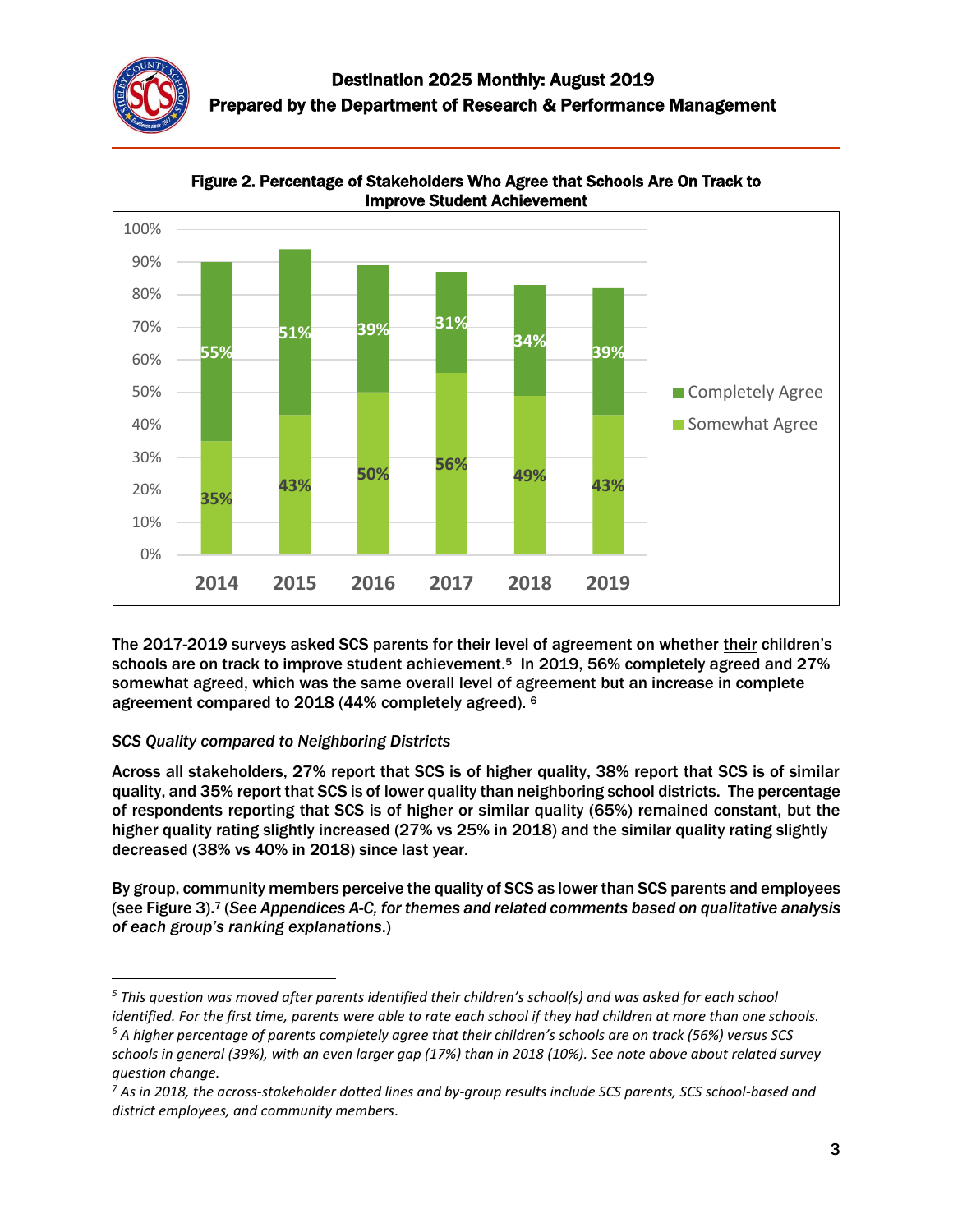



#### Figure 3. Percentage of Perceived Overall Quality of SCS Compared to Neighboring School Districts

## Parents' Intent to Re-enroll Students

The majority (75%) of SCS Parents report that they will re-enroll their school-age children next year (see Figure 4). Parents' plans for re-enrollment declined since last year (80%).



# Figure 4: Percentage of SCS Parents/Family Members who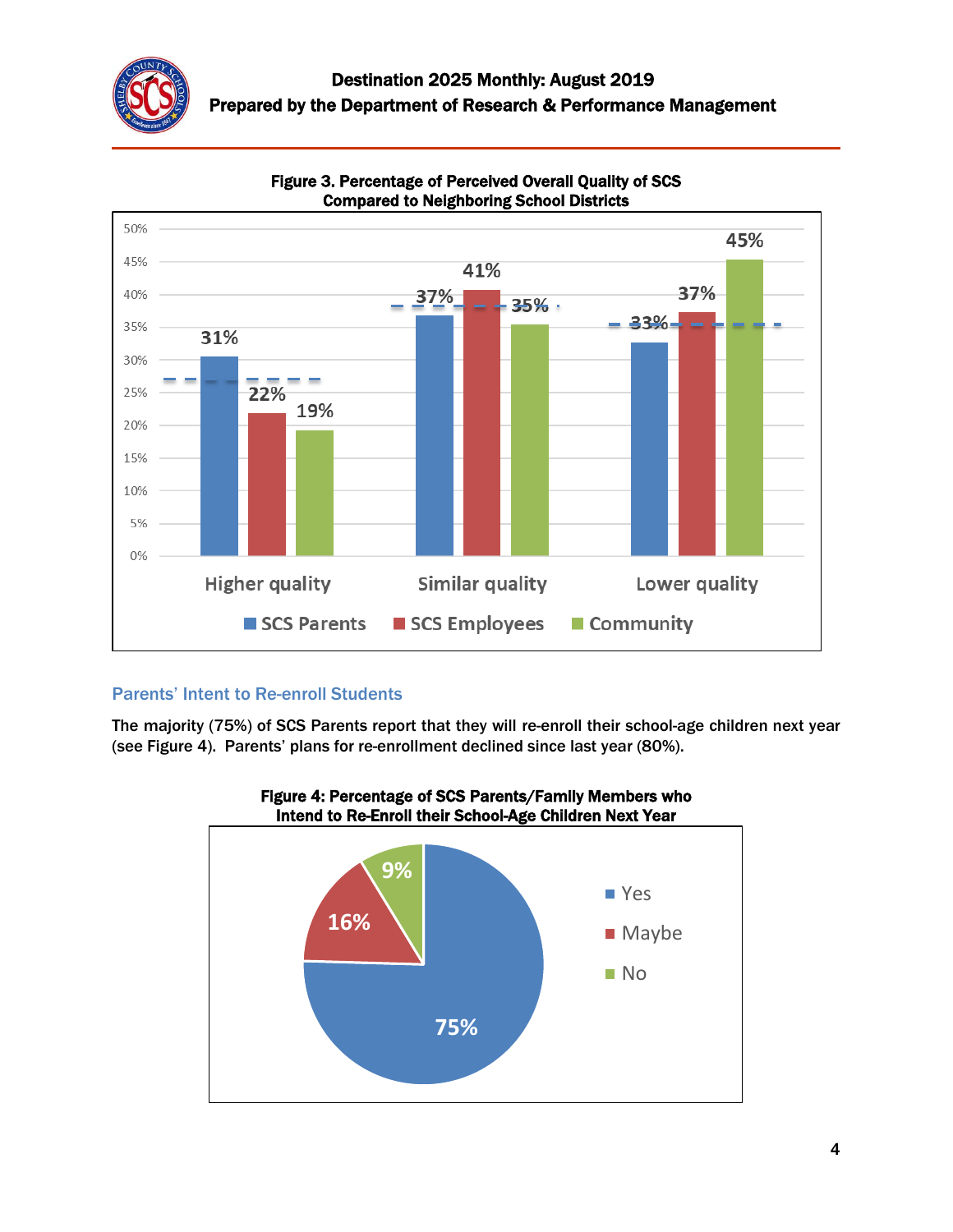

In 2018 and 2019, approximately 92% of the parents completing the Spanish version said that they would re-enroll their children compared to 73% of the parents completing the English version. (*See Appendix D-E, for themes and related comments based on qualitative analyses of English and Spanish-speaking parents' explanations for why they may not re-enroll or will not re-enroll their children in SCS next year*.)

### Community/Business Partnerships with Priority Schools

Based on 2018-19 school reports to Community Engagement, priority schools had a range of one to thirteen community/business partnerships. Two thirds of the priority schools (67%; 12) had one to four partnerships (see Figure 5).



Figure 5: Number of Community/Business Partnerships with Priority Schools

The School Performance Scorecard (SPS) results from the previous year show that all Priority Schools need support in Academics, and most need support improving attendance and behavior.

## Awareness and Perceptions of SCSis901 Campaign

Over half (58%) of all of the respondents reported that they were aware of the SCSis901 campaign, with 47% of all respondents agreeing that the campaign can help improve the perception of SCS (see Figure 6). Among the respondents aware of the SCSis901 campaign, 8 in 10 people (80%) believe that the campaign can help improve the perception of SCS.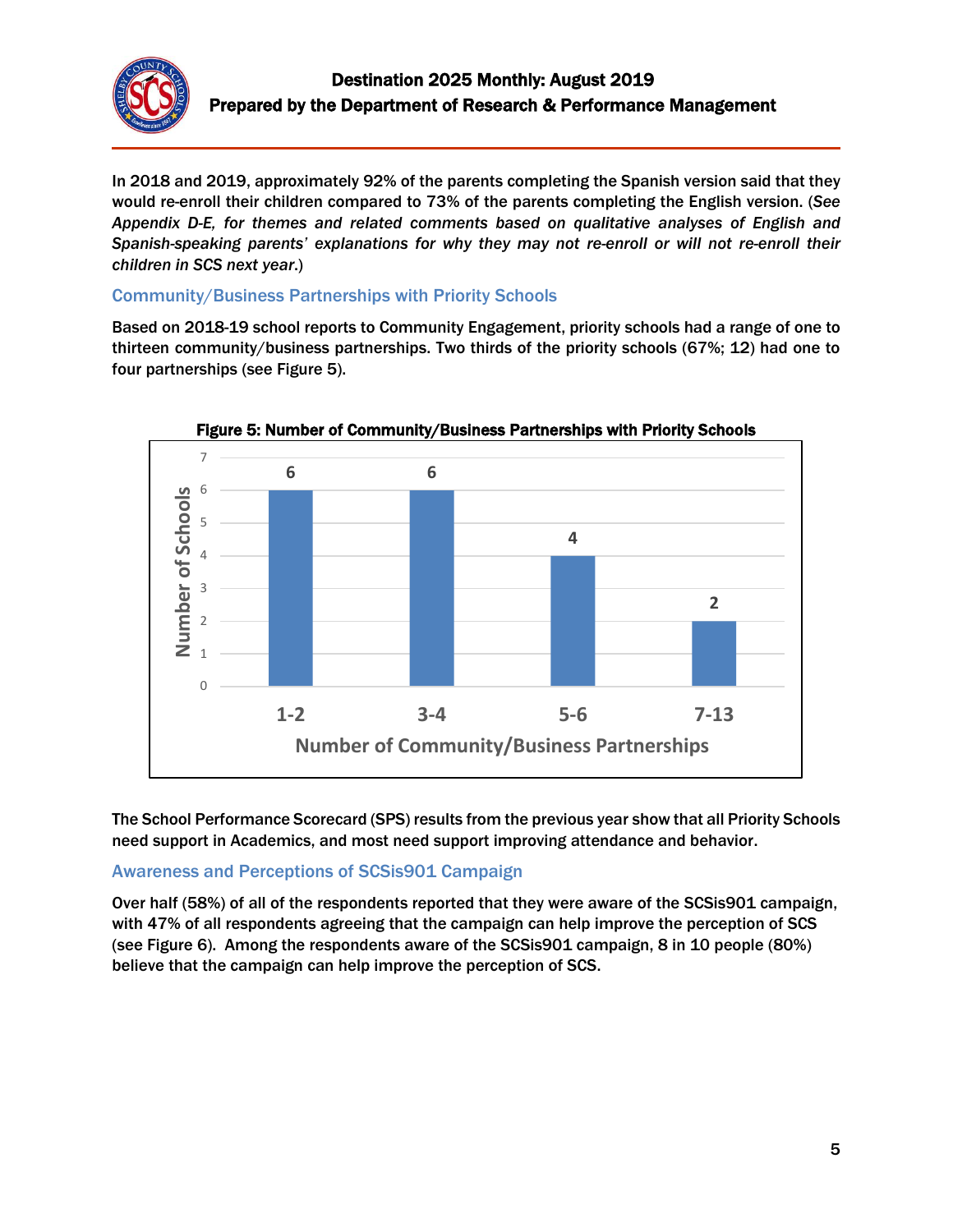



#### Figure 6: Percentage of the Respondents Who Are Aware of the SCSis901 Campaign and Believe the Campaign Can Help Improve the Perception of SCS

More Spanish than English survey respondents reported being aware of the campaign (65% vs. 58%). Among those respondents, almost all (99%) of the Spanish compared to three-quarters (77%) of the English survey respondents believe the campaign can help improve the perception of SCS.

#### Recommendations

Several District teams identified current initiatives and plans for next steps that address stakeholders' feedback on the main areas that need improvement, including school-level experiences, district-level experiences, and community perceptions.

#### *Improve School-Level Experiences*

#### Current Initiatives

- Adverse Childhood Experiences (ACEs) training for all school and district staff
- Continue investment in School-Based Family Engagement Specialists to provide support for families in need by developing connections and making referrals to partner organizations to reduce academic and non-academic barriers to education
- Annual Very Special Arts Festival for students with disabilities
- Project Search transition school-to-work program for students with disabilities at LeBonheur, Methodist North, Peabody Hotel, Sheraton Hotel and College Campus transition program with University of Memphis
- Continue coaching and PD for principals with low Insight climate survey scores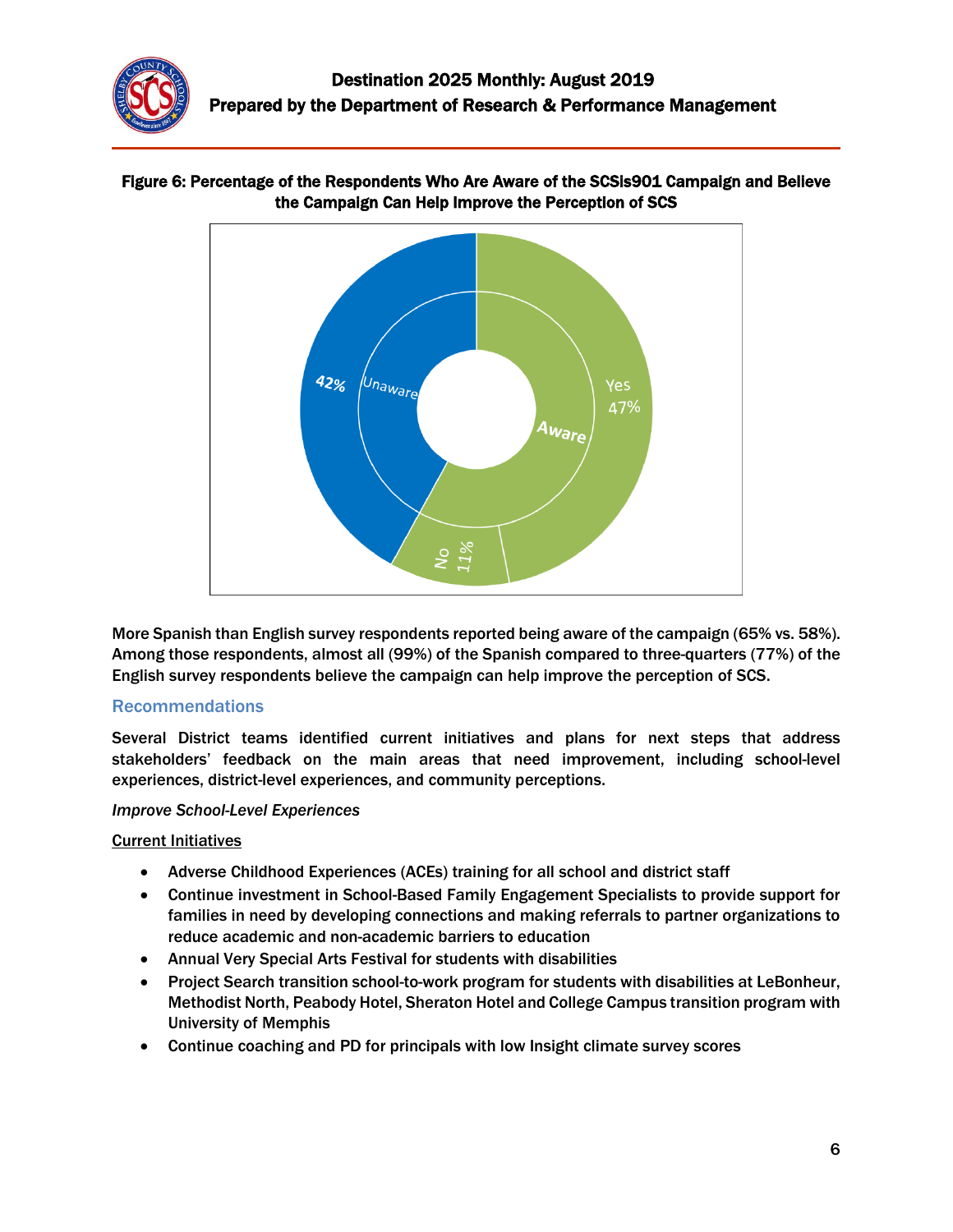

#### Next Steps

- Universal CLUE screening for K-3 students to expand access
- Establish 30 Reset Rooms in middle and high schools and continue Social and Emotional Learning and Restorative Justice training with schools to reduce exclusionary discipline
- Implement 5 Star Service Award to recognize schools that model exemplary customer service practices
- All schools will implement a Cycle of Professional Learning (CPL) on school culture
- Complete employee engagement focus groups in collaboration with HR and the Office of **Schools**

#### *Improve District-Level Experiences*

#### Current Initiatives

- Strengthen the capacity of Welcome Center staff to provide quality service by enhancing processes and access to information that supports an expedient resolution
- Deepen families' understanding of student academic data, school and district operations, and college and career readiness outcomes through the Family Academic School Team (FAST) and Families Connect Programs

#### Next Steps

- Expand communication of customer service expectations and guidelines by sharing during new employee orientation, SafeSchool Portal, and the school opening process/checklist.
- Launch stakeholder survey which grants daily opportunity to share feedback about their SCS experience; monitor and respond to data to support continuous improvement
- Start an employee campaign to address negative perceptions and highlight SCS assets
- Provide series of training sessions to develop skills that support a customer oriented, familyfriendly culture and servant leadership
- Ensure that MOUs between the District and Community Partners are established and describe commitments to supporting school and community needs
- Develop quarterly communications around community impact data of engagement programs (e.g., Family Engagement Specialists, workshops/trainings, events)

#### *Improve Community Perceptions*

#### Current Initiatives

- "Officially" launched SCS is 901 storytelling campaign in April 2019. Approximately 1,500 people attended BIG Event, and our 10 feature stories reached 274,000+ people
- School and Central Office PROs (Public Relations Organizers) help tell their school and/or department's story by sharing successes on social media, web, and print
- Positive Story Pitches/Improved Media Narratives being shared and promoted on the main District social media channels has led to more media interest
- Through collaboration with Latinx marketing partners to improve bilingual communications, SCS perception and awareness has increased by over 8% in the past school year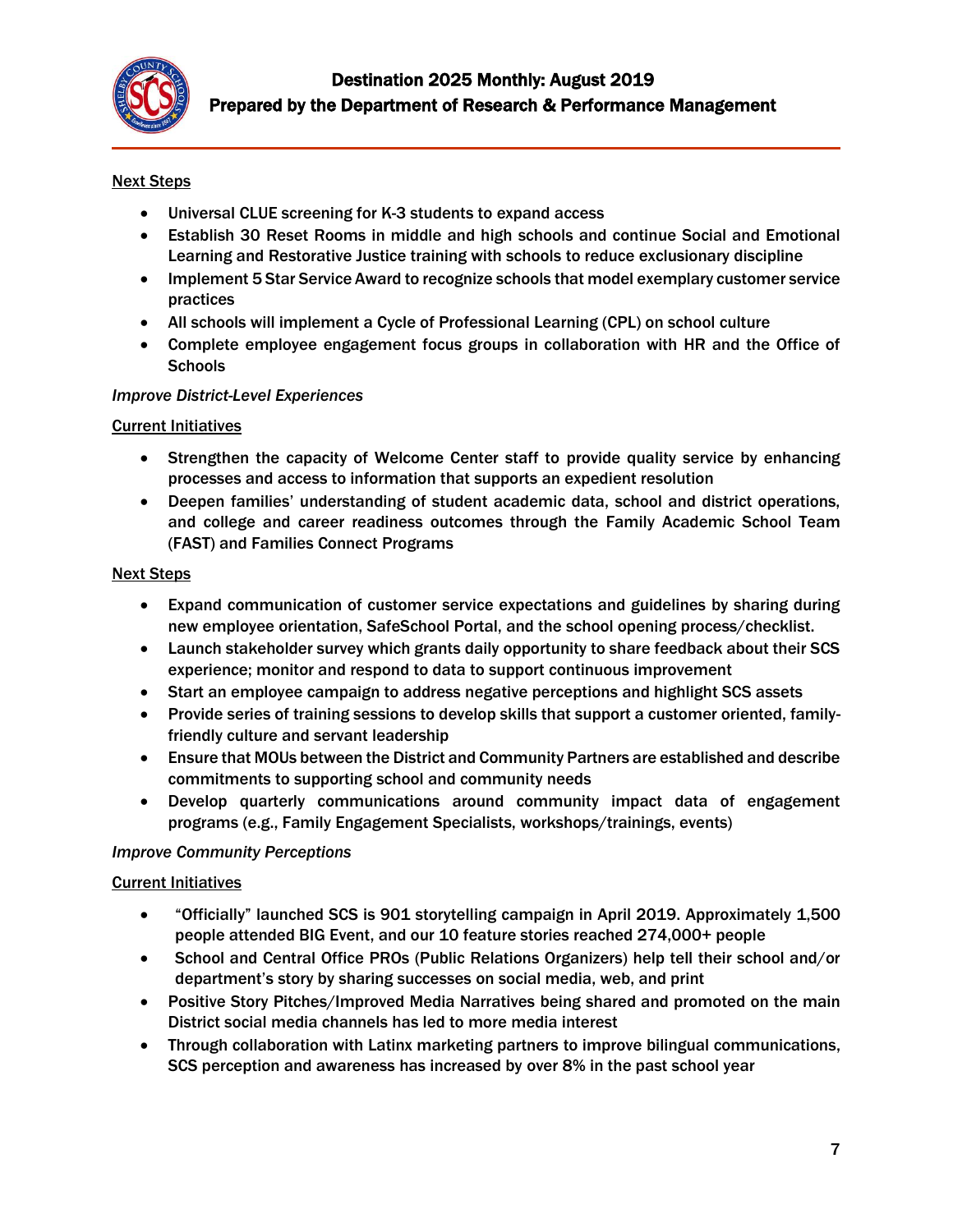

#### Next Steps

- Building on our successful campaign launch in 2019-20:
	- o Year-round storytelling HEART, SOUL, PRIDE, INNOVATION & DETERMINATION
	- o Expanding School PRO training to serve as our primary 901 ambassadors
	- o 901 School Choice Marketing Campaign
	- o Release Economic Impact Study (conducted by U of M) in Spring 2020
	- o Extend our reach via 20+ strategic marketing partnerships (English & Spanish)
- Development of new school websites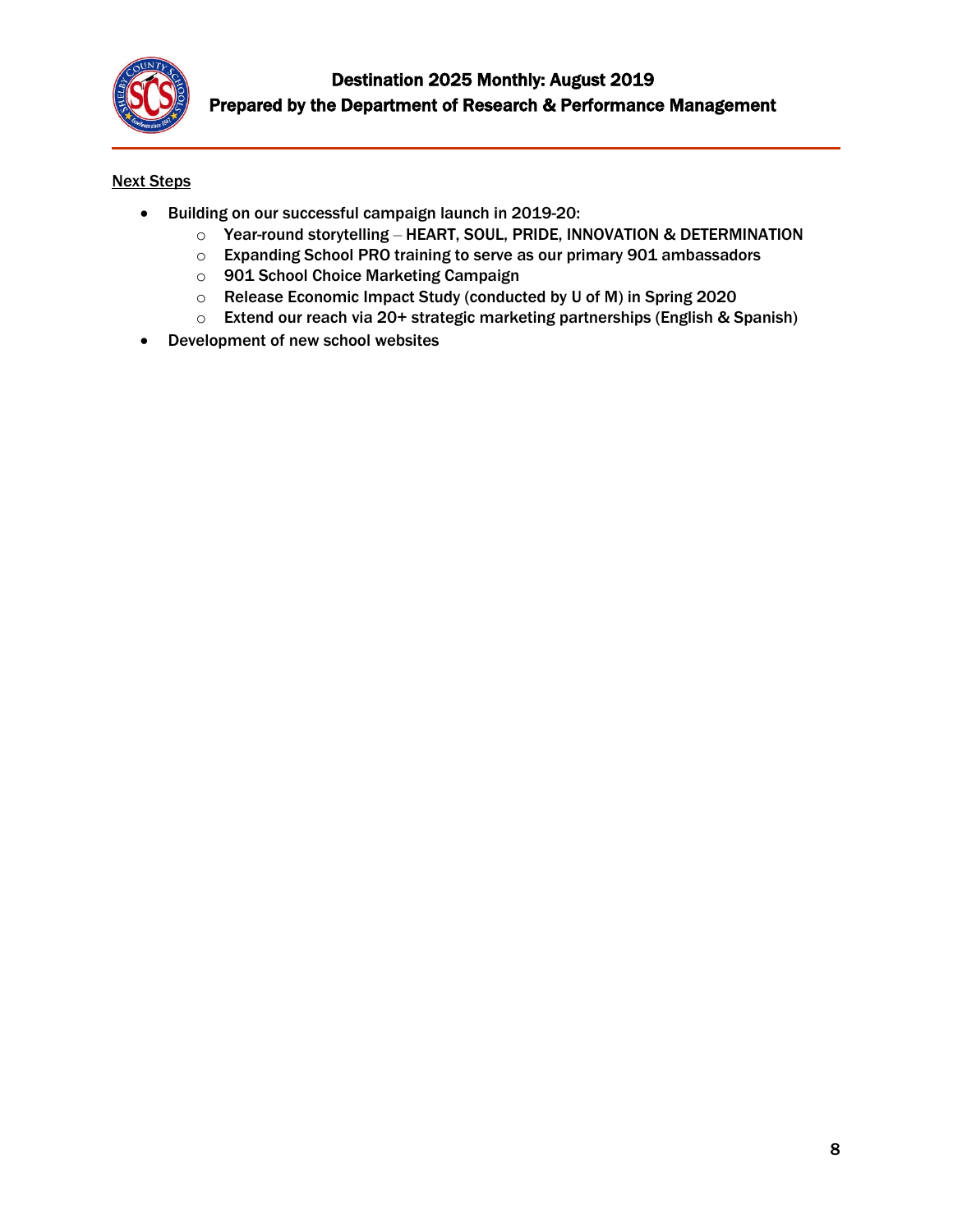

#### APPENDIX A: Parents' Explanations for their Rankings of SCS as Higher and Lower Quality<sup>8</sup>

*Key Themes in Ranking SCS as Higher Quality*

- Wide Range of Educational Opportunities that Meet Students' Needs and Interests
- Teachers' Care for Students, Dedication to Student Success, & Communication with Parents
- Welcoming, Supportive, and Professional Environments Created by Principals/School Staff

*I believe SCS has a lot more to offer its students than many other nearby school districts. SCS provides diversity, high standards, and plenty of AP/Honors classes.*

*SCS has more extracurricular activities that my children are interested in as well as more challenging coursework.*

*Can't really speak on the entire district, but my children's schools are the best. The teachers are really knowledgeable and caring.*

*Teachers take pride in teaching their students and are genuinely concerned about all kids well-being. They also do a great job keeping parents informed about everything going on at school.*

*The time and effort that the teachers put in to help our children.*

*The Principal and teachers are really dedicated to the students and their learning. I love the way they award the students for good behavior. They also take out time to deal with students if they are having problems. They build up students' self-esteem as well and treat every student important.*

*The school my child attends is an exceptional school with a professional, caring, and loving staff.*

*I don't know a lot about the other districts but SCS in my opinion is doing a great job on all facets of making things more efficient and better for students and parents.*

*Key Themes in Ranking SCS as Lower Quality*

l

- Lack of Educational Opportunities and Resources in All Schools
- Poor Quality of Education and School Climate
- Ineffective District Leadership, Communications, and Operations

*Lower simply because SCS doesn't offer the kids the same type of classes and activities that schools in other districts have.*

<sup>8</sup> *Parents' comments in the English version of the survey were analyzed, as comments were not requested in the Spanish version due to online survey design error. Thirty-eight percent (632) of non-SCS employee parents (567 parents only and 65 also a community partner) provided explanations of their quality rankings of SCS. This analysis only includes the non-SCS employee parents because the parents who were also SCS employees had distinctive feedback; those additional themes are represented in the analysis of SCS employees' comments.*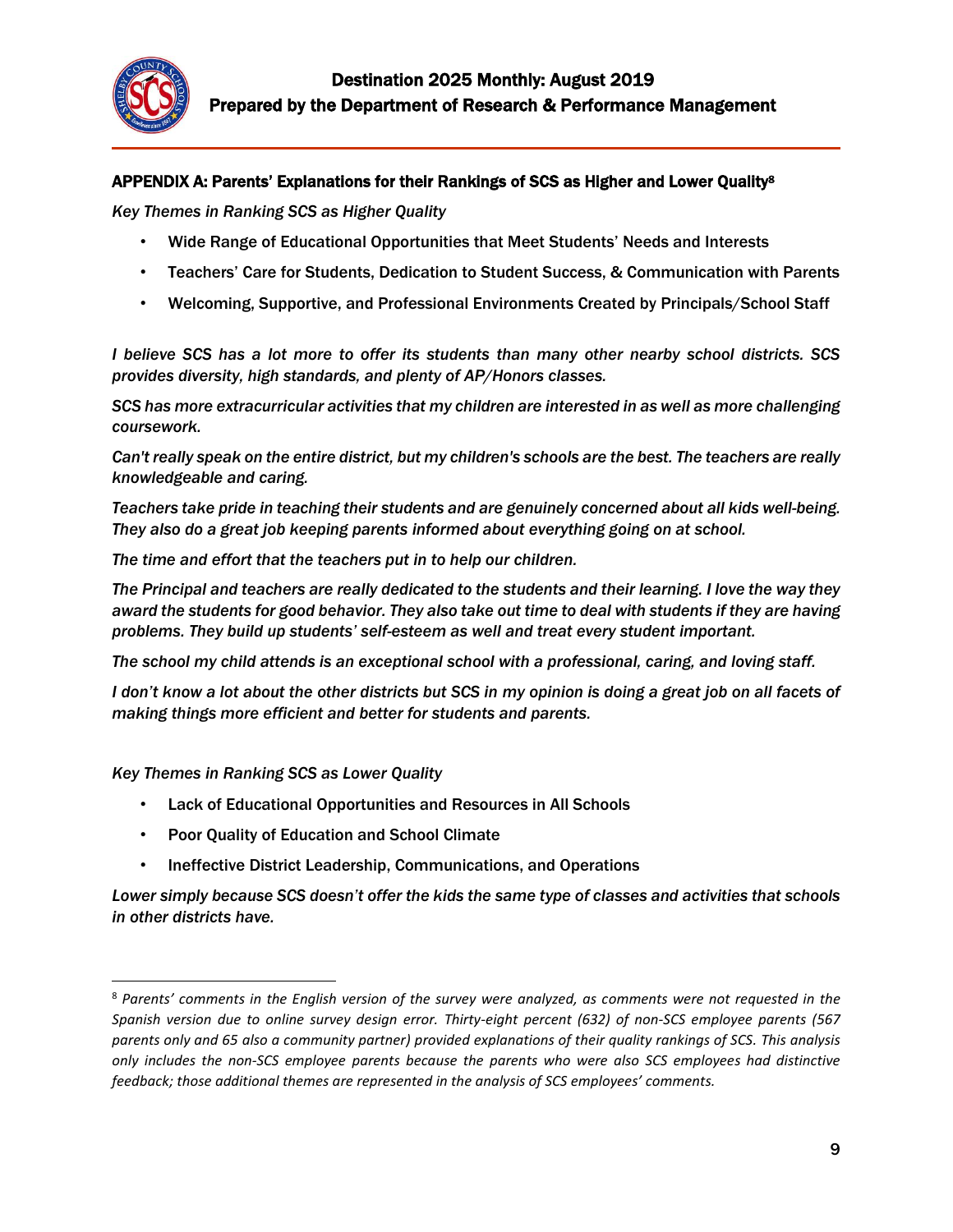

l

*The schools are not all similar in terms of the quality and quantity of staff. The student expectations are not the same. There is favoritism towards some students and not others.*

*The curriculum does not meet the needs of the students and there is no consistency in the district throughout the schools. Some schools seem to get more and better resources.* 

*I believe the entire school system focuses more on test scores rather than learning new things and growing the child as a whole.*

*Behavior and lack of consequences for is out of control. This is disruptive to everyone's learning process.*

*The administration and faculty teachers are of lower quality and seemingly very unprofessional.*

*I see other districts with more parental involvement, more communication between schools and parents.*

*Schools are destabilized with constant firing and movement of teachers and staff members.*

*You all aren't thinking about the students or parents with many decisions.*

#### APPENDIX B: SCS Employees' Explanations for their Rankings of SCS as Lower Quality<sup>9</sup>

*Key District Level Themes in Ranking SCS as Lower Quality*

- Lack of support for the district's staffing and funding processes and hiring and promotion decisions
- Lack of confidence that district leaders prioritize the needs of schools and students
- Poor communication among Board members, district administrators, and schools that leads to inefficiency and conflict

*There are too many Chiefs, Directors, Managers and how are they supporting schools? We have PD team and C&I team, but how are they supporting schools? Move the support to where it is needed, in schools and not at Central Office.*

*SCS continues to keep adding "Chiefs" when actual boots are needed on the ground. This is apparent to all of us teachers.*

*I love the district. But the problem I have is we are too "too heavy" in terms of district administration. Many of these high paid people are of no true support to our schools and as a result, teachers and students lose because funding is not adequately appropriated for improving education, and the people who truly make the district run, the teachers, are honestly underpaid. The municipalities don't have these problems.*

*<sup>9</sup> The analysis focused on unique themes provided by employees. Forty percent (674) of SCS employees (including those who are also parents) provided explanations of their quality rankings of SCS. Most (90%) of the employee comments are from school-based versus central office employees.*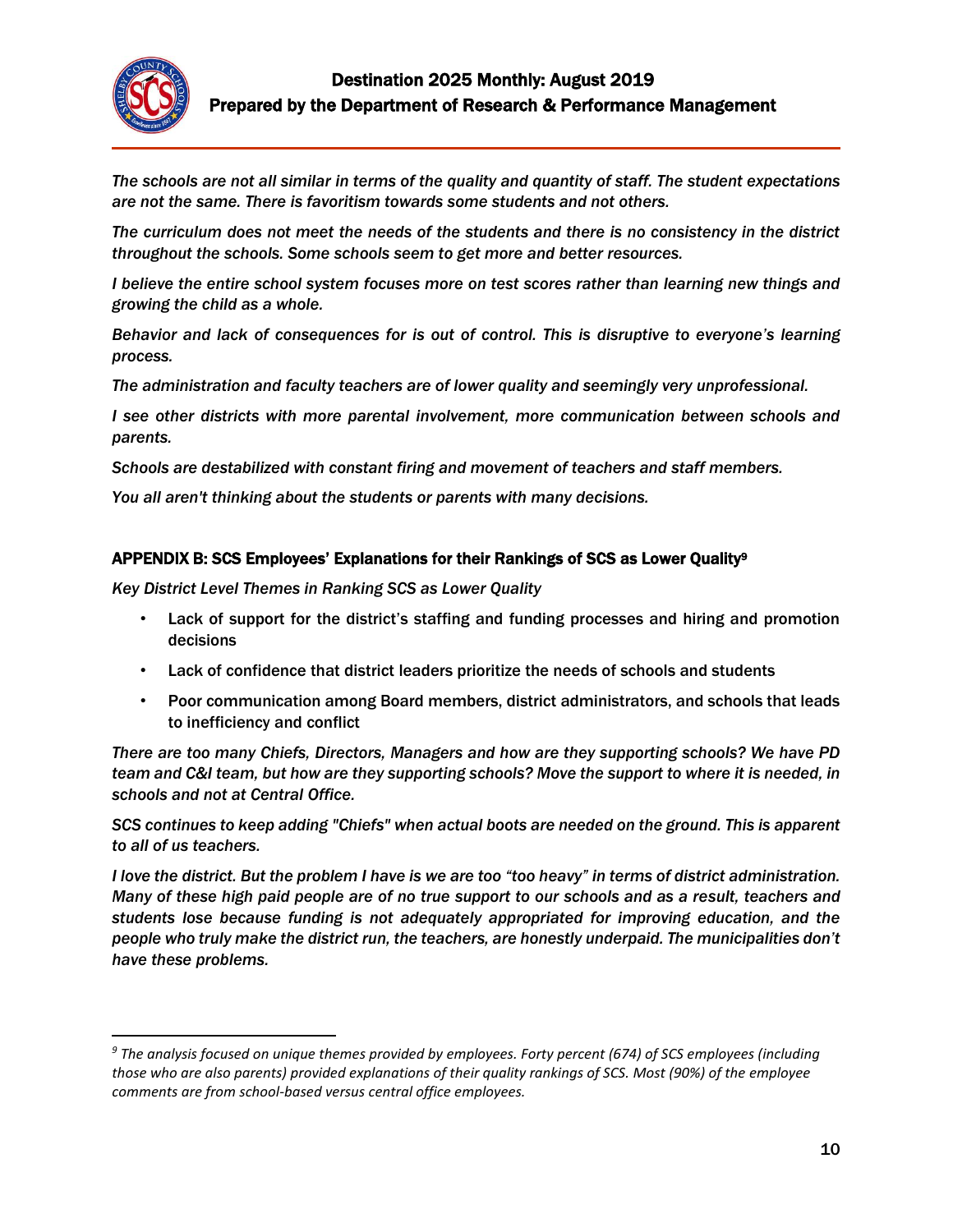

*Even just driving by the schools in our district versus the others, our schools are run down. Our test scores are lower and most importantly (and the biggest impact central office has on our kids) our class sizes are larger.*

*Unorganized, top heavy with administrative staff, the school based leadership does not know what the Board if Ed is planning so that teachers plan for one thing and then we are told another thing is expected of us.*

*Too many silos, the district departments do not work together. There are many departments doing similar work with crossover but no collaboration. As a result, school level staff are often left chasing their tails without ever finding clear answers. Many of the answers contradict each other. Staff are left to choose which department to listen to and/or left with no ability to affectively support students.*

*Key School and Teacher Level Themes in Ranking SCS as Lower Quality*

- Poor working conditions for teachers in terms of constant change; lack of respect, support, and flexibility; and micro-managing by district and school leaders
- Too much or not the right focus on student and school data

*Lack of trust in the classroom teacher. Leadership selects new curriculum(s), yet, never ask teachers (the experts) their opinions. Curriculums change every 1-3 years. School-based policies and procedures frequently change mid-year. I've not EVER seen another district so indecisive and poorly run. No consistency.* 

*Central office is too top heavy and teachers are not treated or trusted as professionals.* 

*Too many corners cut with our children's learning. Materials and books are outdated. Discipline is not handled properly. Tons of workplace bullying apart from children. Staff is underpaid, so therefore there is no general care for the children.*

*Teachers in SCS teach harder than other teachers around but do not feel valued as educators. We are not respected by parents, district staff, or the community.*

*We do not stress individualized education, instead focusing on a curriculum that treats students as input, their results as output. The students are not data. They're individuals and their teachers need to be able to treat them as such.* 

*Majority of gen-ed students are multiple years behind grade level with unacceptable levels of absences, tardies, and incomplete work. Middle and grade school teacher are coerced into passing all students regardless of their understanding of the materials.*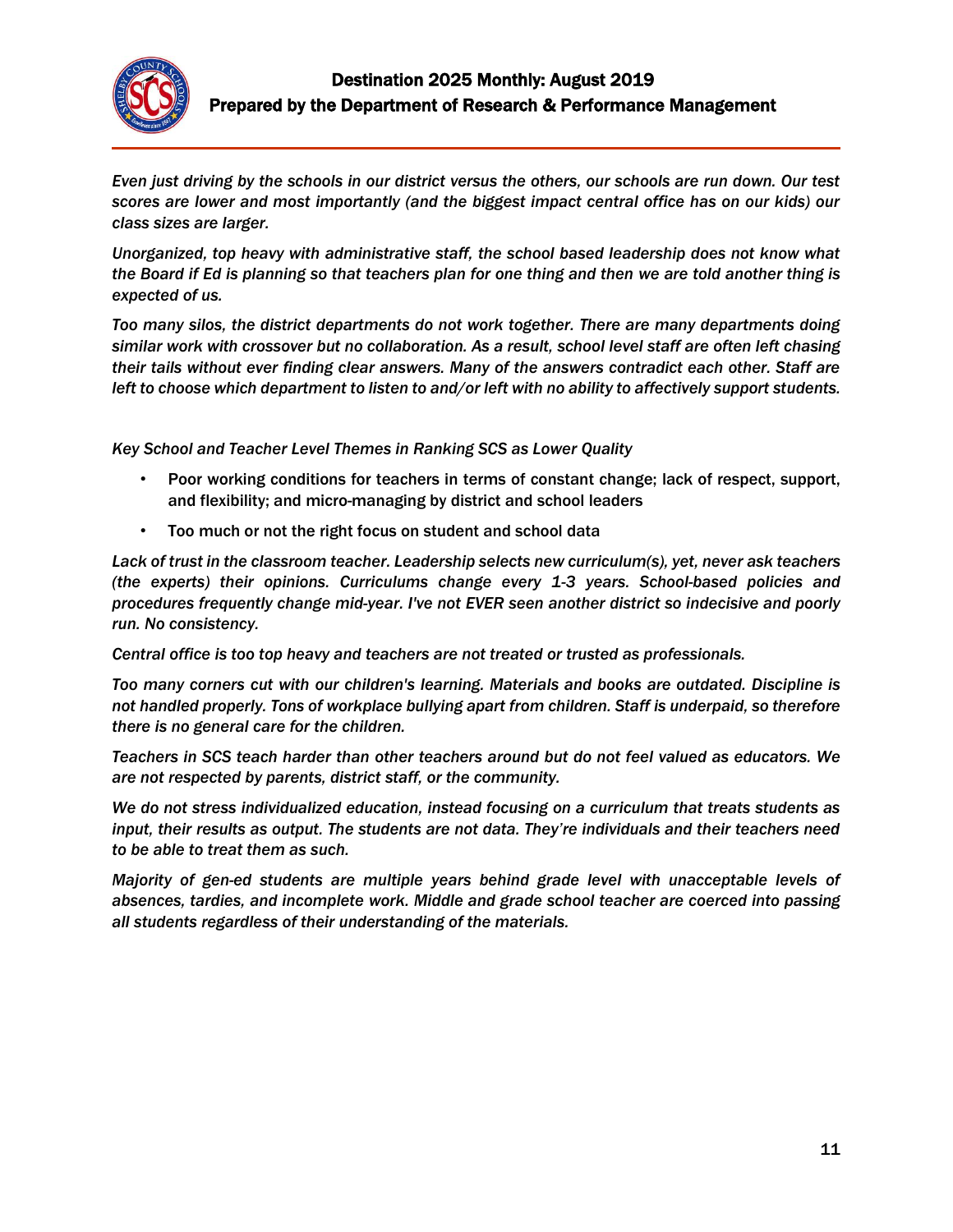

#### APPENDIX C: Community Members' Explanations for their Rankings of SCS as Lower Quality<sup>10</sup>

*Key Themes*

- Negative media coverage, online reports, and teacher comments
- District has fewer resources, poorer facilities, lower performance, and crowded classes

*The news stations tend to focus on negative aspects of SCS & on the more positive aspects of the municipalities.*

*Based on numbers on apps like Zillow for neighborhood schools and media coverage.*

*Based on items on the news and teachers' posts on Facebook pages.*

*Based on what I hear from neighbors and news reports, SCS well under performs compared to the munis in most areas except for a few targeted schools.* 

*Low performing schools, low staff morale.*

*Test scores, discipline out of control, comments from friends who teach.*

*Many of the schools are failing in Memphis. The grounds, paint and overall aesthetic of many schools is horrible. It is SO SAD looking. I would hate to walk into that school every day if I was a student.* 

*Only way to get a decent education is in Optional program. Not appropriately responsive to community concerns.*

*Schools are closed when classes are crowded.*

*System does not have the correct ratio to meet the students' needs. Students in the inner city need a much lower ratio to improve academic outcomes. Children need to develop relationships that insure true concern and trust before they can achieve academically.*

#### APPENDIX D: English-Speaking Parents' Explanations for Maybe/Not Intending to Re-Enroll Students in SCS Next Year<sup>11</sup>

*Key Themes*

 $\overline{\phantom{a}}$ 

- Considering other school options
- Poor educator quality
- Poor discipline/climate

<sup>10</sup> *The analysis focused on unique themes provided by community members. Forty-five percent (81) of community members provided explanations of their quality rankings of SCS.*

*<sup>11</sup> Sixty-two percent (351) of parents completing the English survey who responded maybe or no to the reenrollment question provided an explanation.*